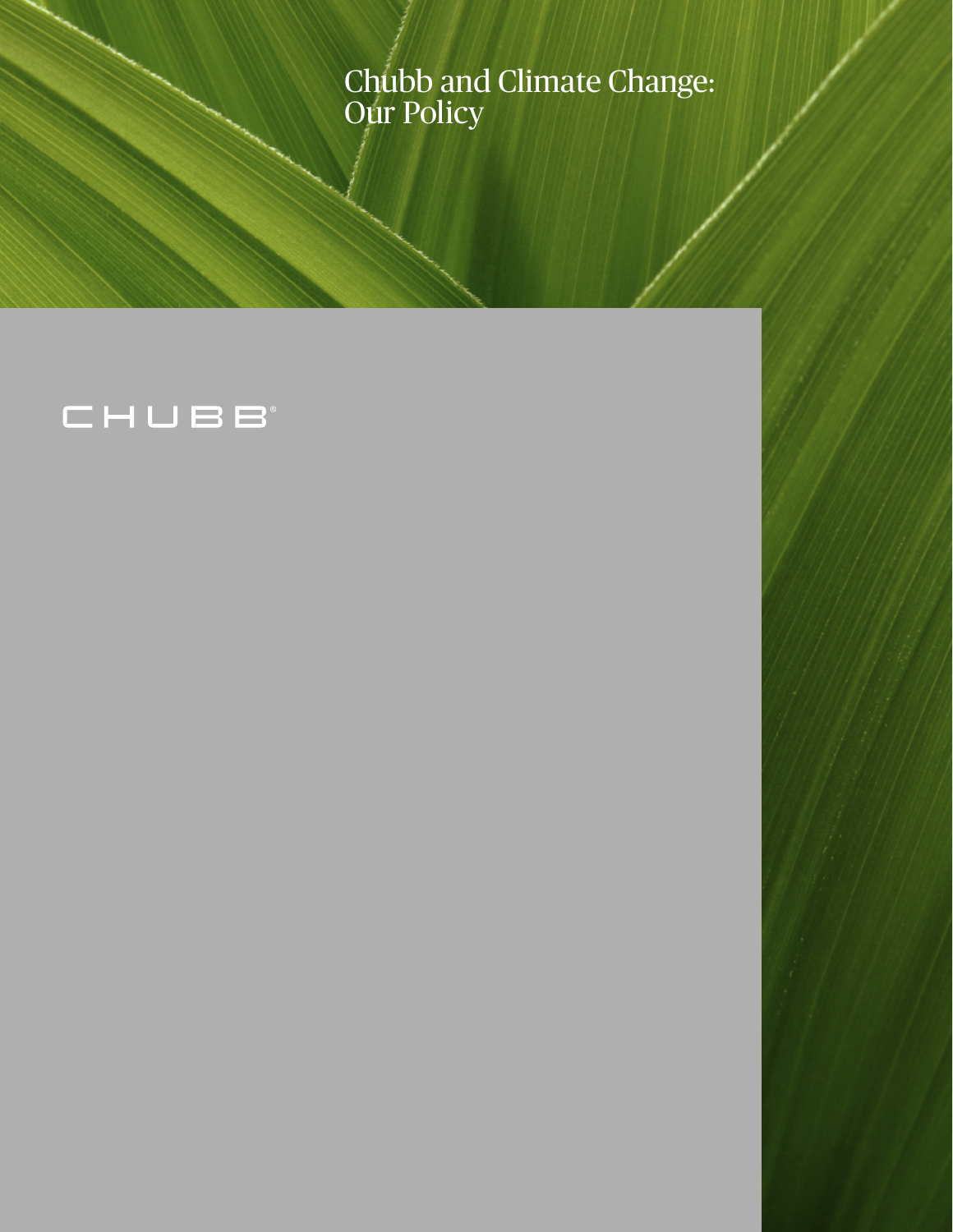# Chubb: Our Climate Change Policy

As a global insurance company, our job is to assess risk, relying on data and the best scientifically based evidence. The evidence is clear to us that global climate change poses an existential risk to the planet, that human activity is a direct and contributing cause, and that concerted action by the world community, including governments, businesses and citizens, is necessary to avoid the worst impacts of climate change.

We see the effect of a changing climate in our businesses every day, with increasing claims from catastrophic weather–related events, including wildfires, hurricanes and flooding. We see it in extreme weather – from too much water to not enough water – that has impacted growing seasons and crop production, and we see it in rising ocean waters threatening coastal cities around the globe.

The property and casualty insurance industry has an important role to play in encouraging this transition. The industry's data and analytical capabilities provide insight on climate–related perils and the industry encourages risk mitigation behaviors through price signals and by providing products and services to make customers more resilient. The industry insures and invests in clean energy businesses, works to reduce the carbon footprint of its own activities and is limiting underwriting and investment in the most carbon intensive businesses. Chubb is a leader in all these climate related actions.

We provide this extended statement explaining our views and actions on climate change as we seek to responsibly make a difference by using our data, products and services to advance the orderly and equitable transition to a net–zero carbon economy.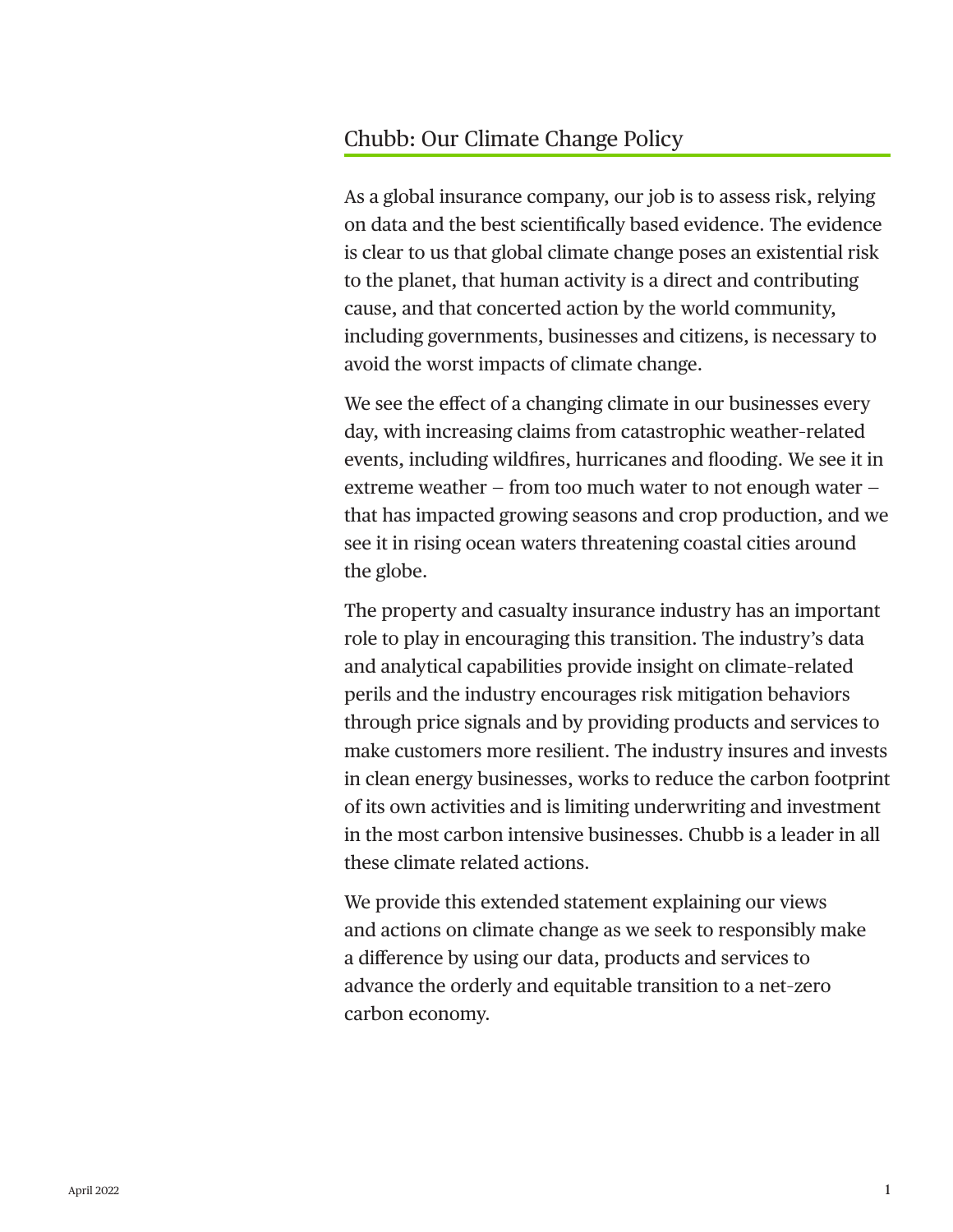# We Support the Transition to a Net–Zero Economy

Chubb recognizes its responsibility to encourage the transition to a net–zero carbon economy and we support the global goal of net–zero carbon emissions by 2050. Chubb has already taken significant actions to address climate change through a holistic effort across our business, including limitations on underwriting and investing in certain fossil fuel activities.

Our climate–related commitments and actions are grounded in a fact–driven assessment of the extraordinary challenges that the world faces in reaching the goal of net–zero carbon emissions by 2050. An orderly and equitable transition from the current reality, in which more than 80% of the world's energy comes from fossil fuels, to a net–zero economy will require vast consensus and government action to drive innovation and massive private sector investment in alternative energy production. As this transition continues, society will necessarily rely for many years on significant fossil fuel use to sustain universal access to reliable and affordable power. Recognizing this reality is essential to building the political and social support required for a net–zero transition.

Chubb's climate–related actions, therefore, reflect both the fact that society will continue to rely on fossil fuels for decades to come and the necessity of reducing that reliance as quickly as possible. The insurance industry has a societal responsibility to provide security from the risks arising from lawful economic and social activity, including power generation. During the transition period while fossil fuels continue to be essential to the world economy, insurers, including Chubb, have a crucial role in mitigating the risks of that activity. It is insurance that provides the financial resources for recovery when, for example, energy industry workers are injured on the job, or critical energy production facilities are damaged by natural disasters or other accidents. At the same time, by limiting underwriting of the most carbon–intensive fossil fuels and supporting low–carbon alternatives, insurers are encouraging the transition to a net– zero economy.

# Our Specific Fossil Fuel Commitments

Chubb's support for the transition to a net–zero economy by 2050 includes specific commitments regarding certain fossil fuels:

#### **Coal:**

- **Coal Fired Electric Generating Plants.** Chubb no longer underwrites risks for the construction and operation of new coal–fired electric generating plants. Exceptions to this policy will be considered through year–end 2022 (i) in regions that do not have practical near–term alternative energy sources, and (ii) taking into account the insured's commitments to reduce coal dependence.
- **Mining.** Chubb will not underwrite new risks for companies that generate more than 30% of revenues from thermal coal mining. Chubb will phase out coverage of existing risks that exceed this threshold by the end of 2022.
- **Utilities and Power Generation Companies.**  Chubb will not underwrite new risks for companies involved in power generation that generate more than 30% of their energy production from coal. Chubb will phase out coverage of existing risks that exceed this threshold beginning in 2022, taking into account the viability of alternative energy sources in the impacted region.
- **Investments.** Chubb will not make new debt or equity investments in companies that generate more than 30% of revenues from thermal coal mining or that generate more than 30% of energy production from coal.

#### **Oil Sands:**

• Chubb will not underwrite risks for projects involving direct mining or in–situ extraction and processing of bitumen from oil sands.

We have listened carefully to the views of those who seek a total exclusion on underwriting fossil fuel activity, or variations such as a ban on supporting new fossil fuel supplies. We respect and appreciate the underlying concerns for the environment and we agree on the importance of accelerating the transition to a net–zero economy.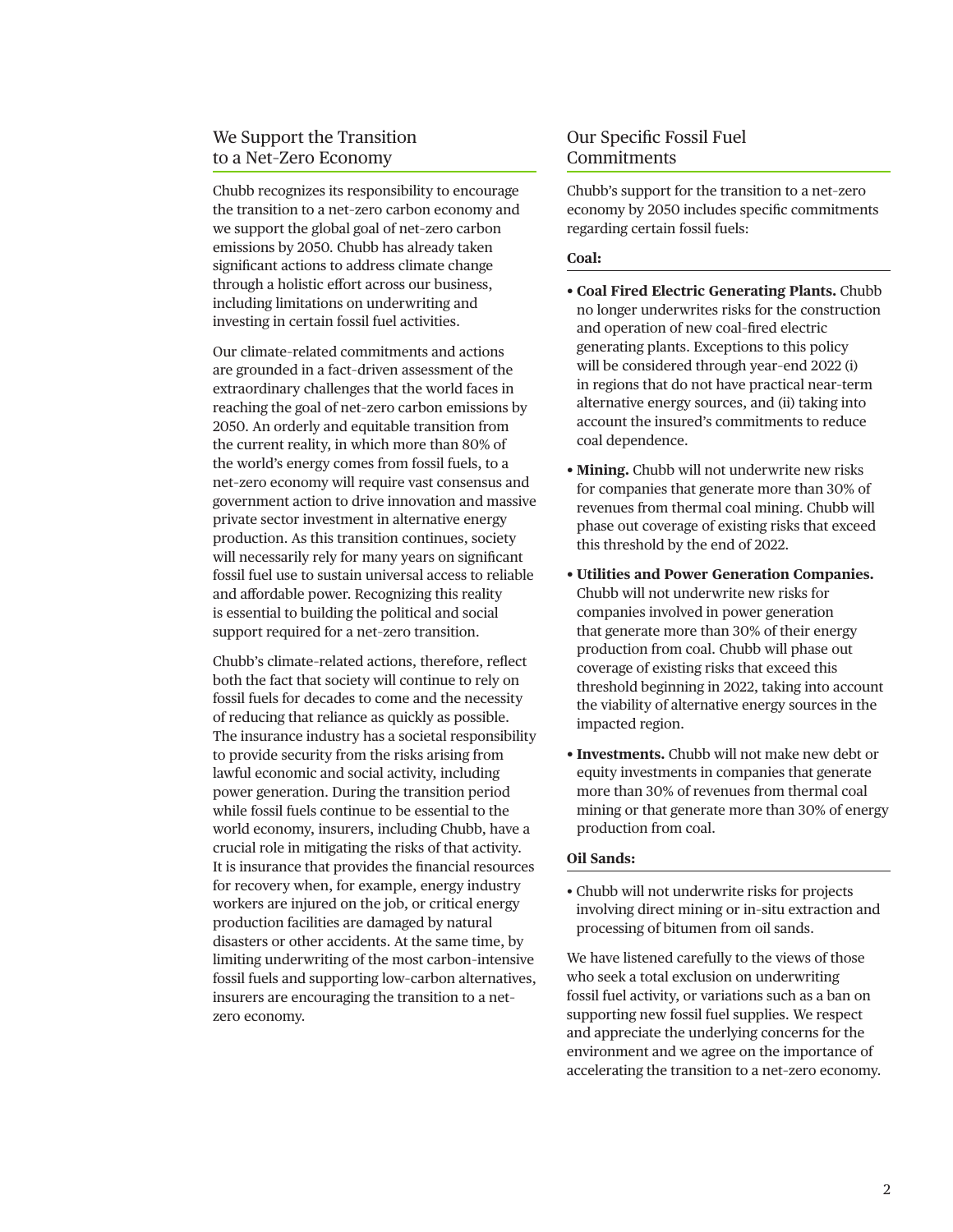But alternative energy sources cannot yet provide enough power to sustain civil society and Chubb cannot agree to a categorical exclusion of all fossil–fuel related underwriting activity, or a blanket prohibition on supporting new fossil fuel supplies. It would be irresponsible for us to do so, as it would preclude Chubb from applying its data, insights and capabilities to help manage the complexities of an orderly transition to a net–zero carbon economy. Indeed, to give just one example of the complexities involved, a ban on "new fossil fuel supplies" could discourage the transition from the most carbon intensive fossil fuels (e.g., coal) to less carbon intensive fossil fuel (e.g., natural gas) while clean energy sources remain insufficient to meet total energy demand.

We also believe that a blanket refusal to underwrite an entire industry sector would create perverse incentives. Denying access to the traditional insurance market will not end or dramatically reduce fossil fuel activity. Instead, the fossil fuel industry could resort to alternative types of risk transfer, such as forming a mutual insurance company, a captive insurance company, or other risk–financing measures without any additional impetus to prioritize emissions–reduction efforts. Forcing the fossil fuel industry to turn to alternative risk transfer mechanisms with no consideration of local conditions and energy supply also has the potential to lead to inequitable outcomes, placing a disproportionate cost burden on those communities that are least able to afford it or impairing their access to reliable, affordable energy.

Chubb believes that there are more effective ways to drive positive change on climate in the fossil fuel industry than a blanket ban on underwriting all fossil fuel assets. Chubb's underwriting sends price signals that encourage movement away from the most carbon intensive fuels. As the risks associated with fossil fuels have increased, the costs of insuring those risks, including liability for environmental damage and for the actions of the directors and officers of fossil fuel companies, has increased substantially. We also consider climate change issues in determining our corporate policy in underwriting fossil fuel activity. In formulating our coal and oil sands policies, for example, we considered a variety of factors relating to the production and use of both, including carbon intensity, environmental degradation and the availability of less carbon intensive alternatives. Going forward, we will continue to consider

Chubb recognizes that the pace of the transition to a net–zero economy is dependent on the development of alternatives, and we are an insurance leader in the renewable energy sector.

realistic alternatives to other fossil fuels and the extent to which our fossil fuels clients**<sup>1</sup>** have acknowledged the reality of climate change and, where appropriate, developed long range plans to support the transition to a net–zero economy. We may decline coverage if a potential policyholder cannot provide information on climate risk mitigation plans and add new climate–related exclusions to policies where appropriate.

Chubb expects its fossil fuel risk assessment process to evolve as data quality and availability improve, climate–related regulatory requirements develop, and as our clients advance on their own low–carbon transition plans.

# Our Additional Climate Actions and Commitments

Chubb's holistic approach to addressing climate change includes expanding our low–carbon and clean–tech investments and underwriting; reducing Chubb's Scope 1 and Scope 2 GHG emissions; developing an effective carbon offset program; supporting efforts to develop science– based metrics to assess climate–related activity; and continuing to assess our overall strategy for balancing societal needs with net–zero transition goals.

### **Low–Carbon & Clean–Tech Underwriting & Investments**

Chubb recognizes that the pace of the transition to a net–zero economy is dependent on the development of alternatives, and we are an insurance leader in the renewable energy sector, insuring a third of the top private innovation companies in clean technologies. We are building on our leading clean energy position by expanding our coverages and by exploring additional product offerings for innovative clean–tech industries and carbon removal services necessary for a net–zero transition (including, among others, our offshore wind farm insurance).

<sup>1</sup> Chubb considers "fossil fuel clients" to be those companies involved in fossil–fuel based exploration and production, power generation, and refining activities.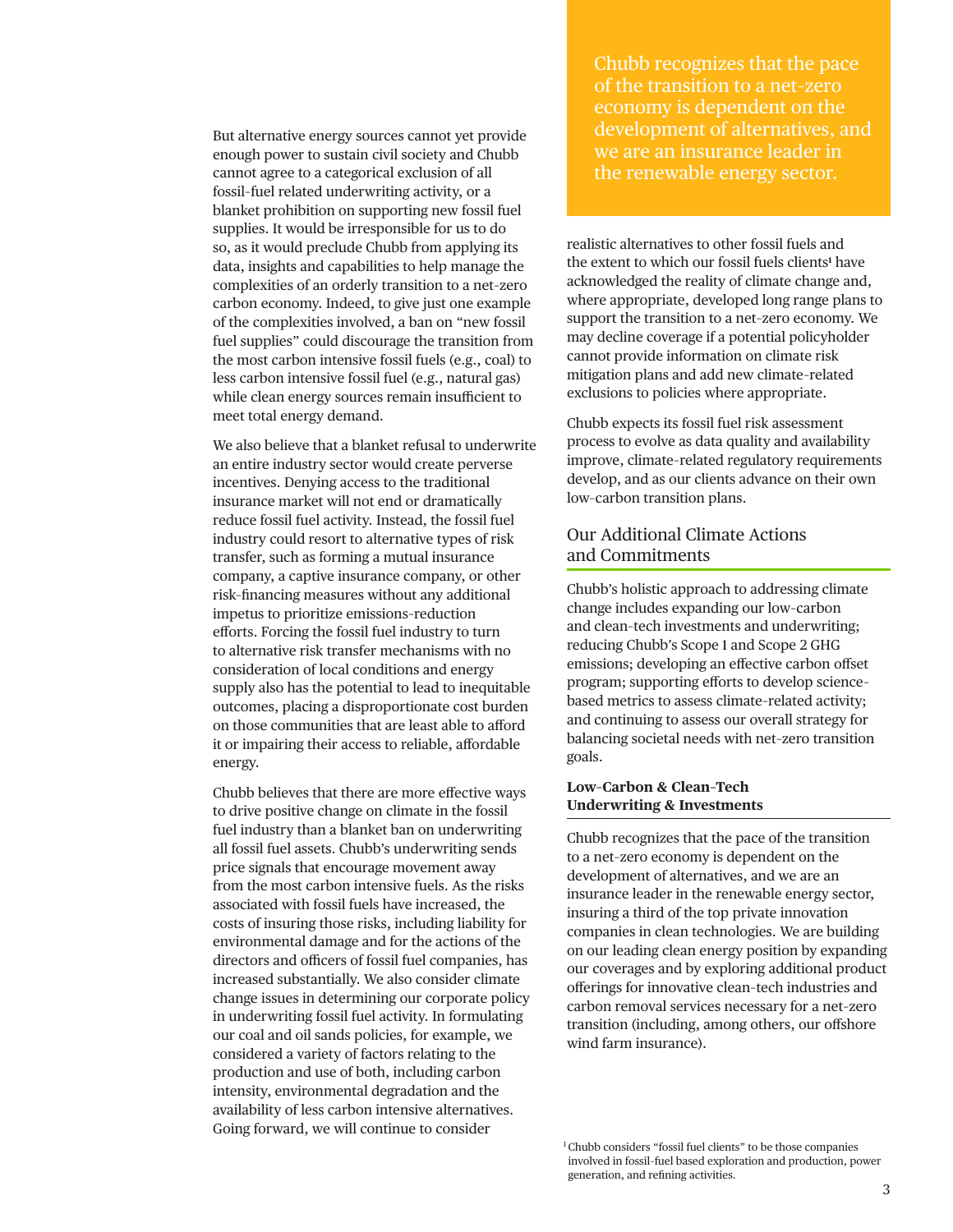With respect to investment portfolio, we are significantly expanding our investments in companies that focus on developing innovative climate solutions and have promising new clean energy technologies. To supplement our low–carbon and clean–tech investments, we are also involved in a variety of associations and sponsorships to support further growth in this area, including: Global Cleantech 100, Cleantech Forum San Francisco, Colorado Cleantech Industries Association, Cleantech San Diego, SustainOC, and Greentown Labs (Boston).

#### **Exceeding Our Goals in Reducing Chubb's Carbon Footprint**

We have significantly reduced the carbon footprint of our own activities. In the spring of 2019, Chubb established a goal of reducing our Scope 1 and Scope 2 GHG emissions on an absolute basis by 20% by 2025 and by 40% by 2035 using 2016 emissions as the baseline. These goals are in alignment with the 2°C target of the Paris Agreement and quantitatively supported science– based standards methodology of the United Nations Environmental Program. As of year–end 2021, we had already achieved a 49% reduction in our Scope 1 and Scope 2 GHG emissions and we are considering future ambitious, but achievable, targets.



## Chubb's GHG Emissions 2016–2021

*Metric tons of CO2 equivalent* 

\*Goal achieved in 2019

 $^{*\star}$ Goal achieved in 2021; 2020 CO $_2$  emissions included reductions related to Covid-19 and are anomalous

To ensure the validity of our emissions accounting and target achievement, Chubb employs an independent assessor to annually verify our GHG inventory, as described in more detail in our 2021 annual report.

One way that companies have addressed GHG emissions is through the purchase of carbon offsets. Consensus on the efficacy of carbon offsets to advance climate goals is still evolving. Based on our assessment, there are significant differences in the quality and verifiability of existing carbon offset programs. Some programs may involve credit for activity that may have occurred irrespective of the "purchase," and some programs involve short–lived offsets. In our view, however, informed use of verifiable carbon offsets is a necessary part of at least the near–term low– carbon transition trajectory and can be a valuable complement to other emissions–reducing efforts.

To achieve greater control over the quality, oversight and verification of emissions offsets, we are working to develop our own GHG emissions offset programs. These programs will focus on the development of high–quality offsets that we expect to apply to our own activities. Chubb has a long history of supporting environmental and ecological restoration projects through the Chubb Charitable Foundation and we recognize that some of these projects have the added benefits of capturing carbon and preventing the release of carbon. Using these projects as a model, we intend to create verifiable offsets that demonstrably increase carbon reduction.

## **Building Climate Assessment Methodologies**

Chubb has reported on its environmental activities for many years and, in 2021, we issued a comprehensive climate report aligned with the Task Force on Climate–Related Financial Disclosures (TCFD). We increasingly are asked by regulators, advocacy groups, shareholders and others to participate in a variety of climate–related reporting schemes. There is a need for efficiency and consistency in reporting and we have focused on the TCFD as it has emerged as the preferred standard among the many climate reporting frameworks that have proliferated in recent years.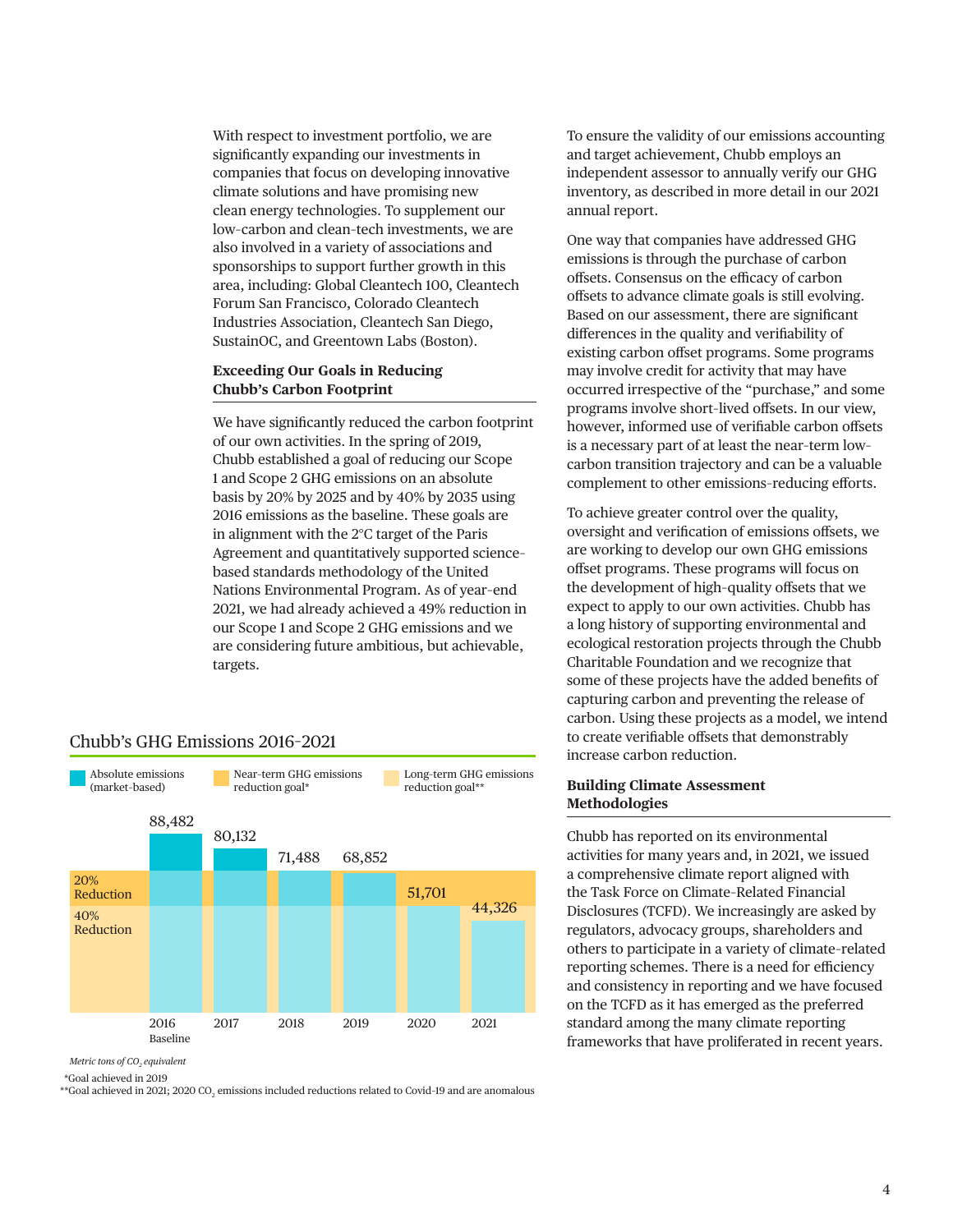In addition to these reporting frameworks, various groups have encouraged companies to make specific pledges about their climate– related activity. We are concerned that some of the pledges are tied to goals that are currently difficult, if not impossible, to measure, let alone achieve. Pledge participants may be exposed to greenwashing allegations if the methodologies necessary to measure emissions across every aspect of economic activity cannot be developed in a timely fashion; if no consensus develops as to how to account for carbon offsets; and if the pace of technology necessary to reduce carbon emissions fails to meet the pledge timeline.

We have reviewed, for example, pledges focused on financial services companies achieving the net– zero reduction of "Scope 3" emissions, which are indirect emissions generated not by the company making the pledge, but by its clients or customers. These pledges are problematic because of the immense complexity of trying to calculate indirect emissions. For large financial institutions, this would require determining the carbon emissions of the potentially millions of clients, ranging from individual consumers to multinational corporations.

Much work is being done to develop scientifically based methodologies to make such calculations, but there is no consensus yet. We note in particular the challenge in seeking to account for emissions associated with dollar values in underwriting and investment activities. For example, Chubb provides a wide array of insurance products, and the generated emissions from providing \$1 million of property damage coverage may not be the equivalent of providing \$1 million of employment practices liability insurance to the same company.

Chubb supports the various efforts underway to develop appropriate measurement tools to help assess Scope 3 emissions. Chubb encourages this work within the insurance industry and will evaluate the process underway within existing frameworks, seeking to develop tools that can be helpful in establishing consistent, accurate and verifiable emissions accounting methodologies.

It is important, as a first step, to develop clear, scientifically sound methodologies to measure emissions associated with insurance industry– specific activities. But agreeing on such a method is not by itself a sufficient basis to adopt emissions or investment–related targets untethered from the development of realistic alternative energy sources. We can all wish to turn off fossil fuels in

The challenges of climate change can only be fully and timely met through concerted action by the global community.

the next year or decade, but unless other forms of energy generation are sufficient to meet global needs, that will not happen, irrespective of the ability to measure carbon emissions associated with insurance underwriting portfolios.

We believe that our planned investment and underwriting approaches, including our support for the clean energy industry, risk assessment framework and carbon offset program described above will do much more to advance the transition to a net–zero economy than simply joining in generalized climate pledges and emissions– reduction commitments.

### The Need for Concerted Action

The challenges of climate change can only be fully and timely met through concerted action by the global community, with strong leadership from national governments. Given the lack of societal consensus and the lack of consistent government direction on climate change, it is not surprising that voluntary initiatives have sought to fill the policy vacuum. But trying to effect meaningful climate change actions by, for example, limiting the financial services sector's involvement in fossil fuel activity is much less efficient than developing the consensus necessary to achieve national and globally coordinated policies on climate change, which might include specific limits on fossil fuel activity and other realistic, fiscally sound transition plans, including supporting private investment in clean energy alternatives. For its part, Chubb will encourage engagement with political leaders and regulators to advance serious climate–related policies and to develop and implement climate change solutions. We are eager to work collaboratively across the global community to build consensus for the bold action required to accelerate the transition to a net–zero economy.

In the meantime, we will continue to meet our responsibilities to encourage the transition while providing the essential risk transfer function for energy producing activities necessary to maintain civil society. The extent to which those activities will include some form of fossil fuel activity will depend on whether and how quickly the world community can develop and implement sufficient alternatives.